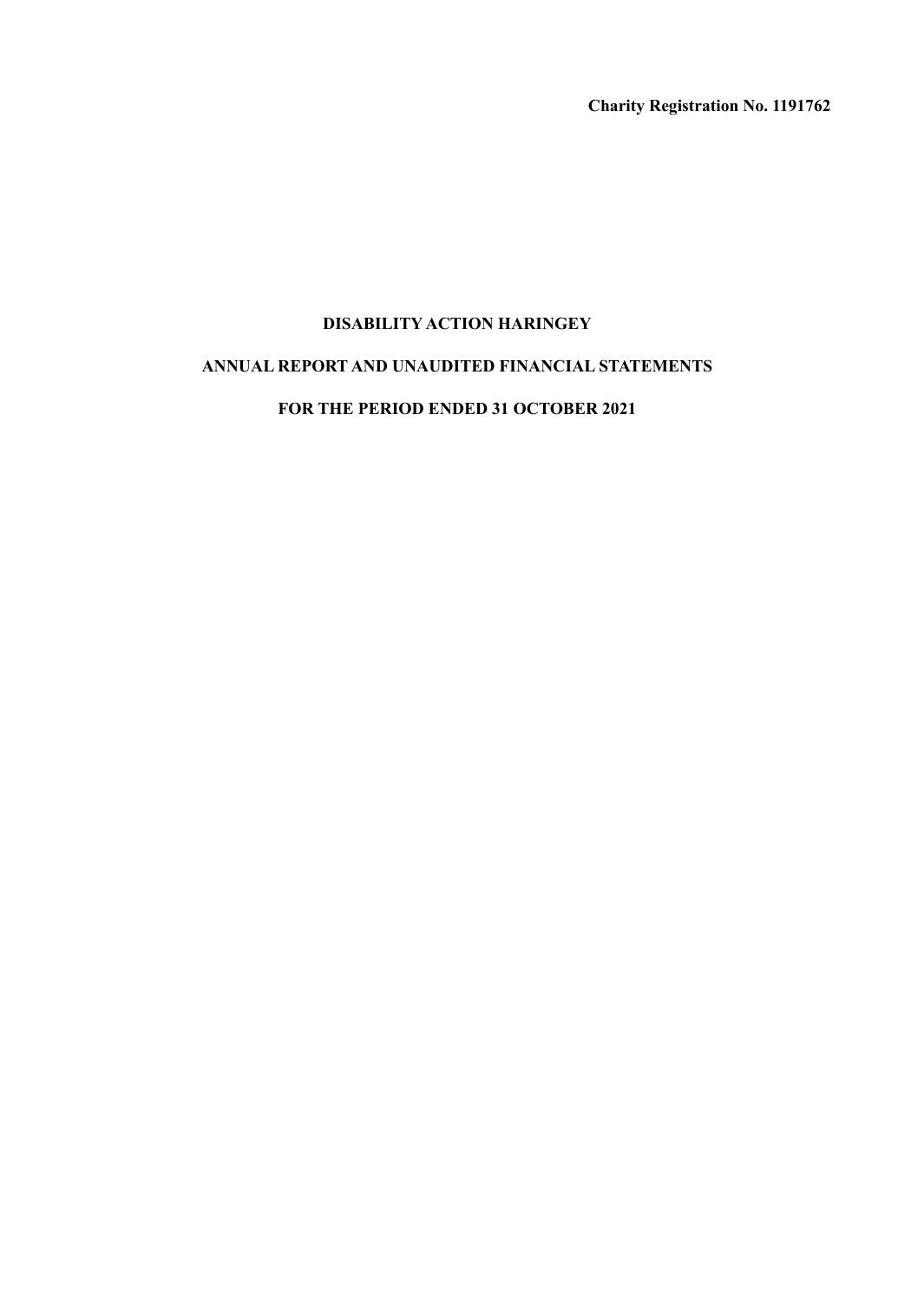# **LEGALAND ADMINISTRATIVE INFORMATION**

| <b>Trustees</b>                | Graham Day (Chair)               | (Appointed 20 October<br>2020)   |
|--------------------------------|----------------------------------|----------------------------------|
|                                | <b>Andrew Carpenter</b>          | (Appointed 1 July 2021)          |
|                                | Patricia Charlesworth            | (Appointed 20 October<br>2020)   |
|                                | <b>Yvonne Denny</b>              | (Appointed 28 October<br>2020)   |
|                                | Jade Ponnudurai                  | (Appointed 1 May 2021)           |
|                                | <b>Emily Reynolds</b>            | (Appointed 30 September<br>2021) |
| <b>Chief Executive officer</b> | <b>Philip Stevens</b>            |                                  |
| <b>Charity number</b>          | 1191762                          |                                  |
| <b>Principal address</b>       | <b>Winkfield Resource Centre</b> |                                  |
|                                | 33 Winkfield Road                |                                  |
|                                | Wood Green                       |                                  |
|                                | London                           |                                  |
|                                | <b>N22 5RP</b>                   |                                  |
| <b>Independent examiner</b>    | David Howard                     |                                  |
|                                | 1 Park Road                      |                                  |
|                                | Hampton Wick                     |                                  |
|                                | Kingston Upon Thames             |                                  |
|                                | KT14AS                           |                                  |
| <b>Bankers</b>                 | NatWest                          |                                  |
|                                | 14 The Broadway                  |                                  |
|                                | Wood Green                       |                                  |
|                                | London                           |                                  |
|                                | <b>N22 6DS</b>                   |                                  |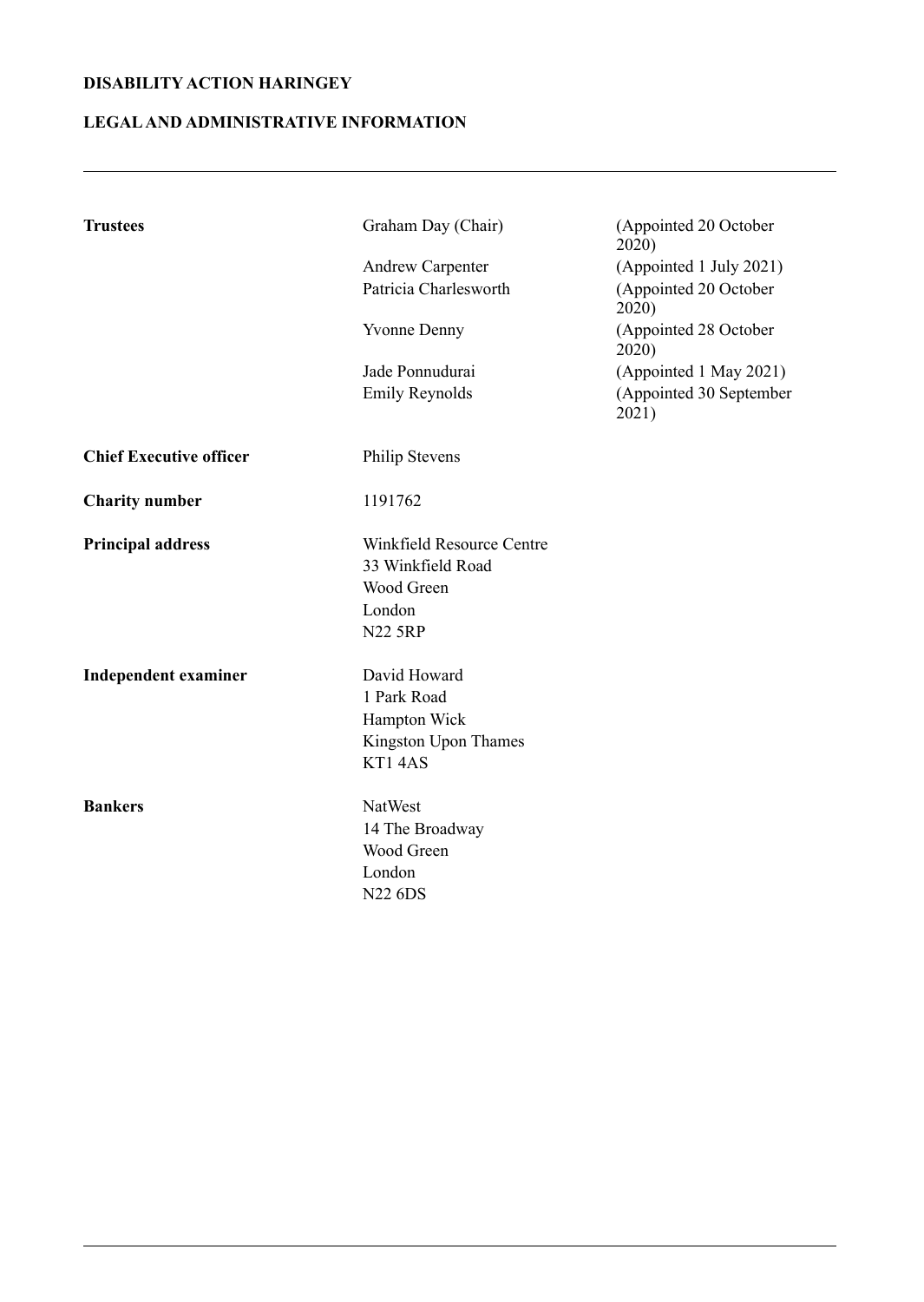# **CONTENTS**

|                                       | Page      |
|---------------------------------------|-----------|
| CEO Report and forward from the Chair | $1 - 2$   |
| Trustees report                       | $3 - 7$   |
| Independent examiner's report         | 8         |
| Statement of financial activities     | 9         |
| <b>Balance</b> sheet                  | 10        |
| Notes to the financial statements     | $11 - 18$ |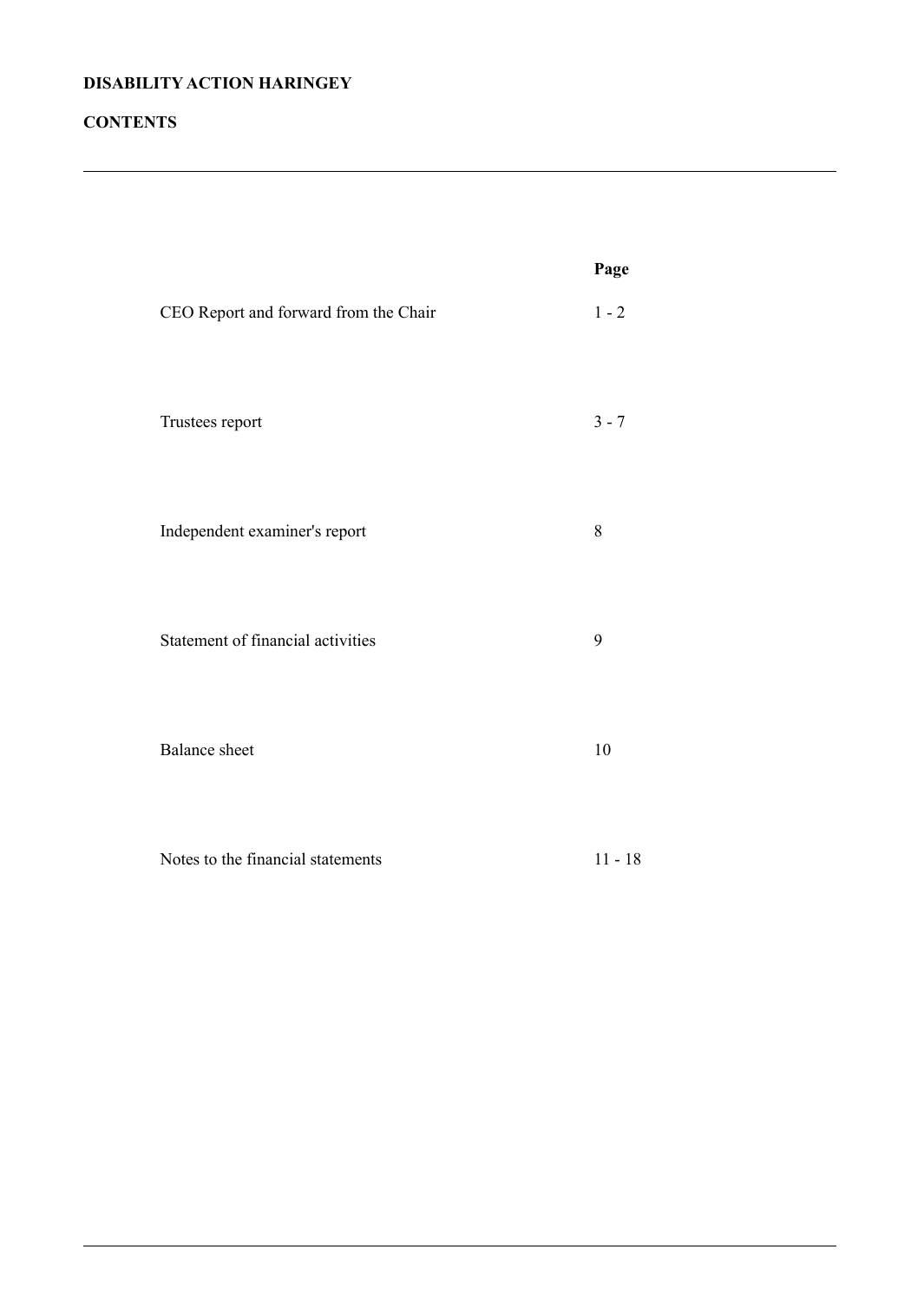## **CEO REPORT AND FORWARD FROM THE CHAIR**

## *FOR THE PERIOD ENDED 31 OCTOBER 2021*

## **CEO Report**

I was privileged to be appointed as the Charity's first CEO in April 2021. The first few months consisted of the mobilisation of the Charity, securing suitable office space, the creation of appropriate policies and procedures, staff recruitment, and procurement of appropriate goods and services. Since then, I have secured three contracts from Haringey Council, networked and raised the profile of the charity within the borough, delivered an inclusive and accessible website, and opened membership to both full and associate members. Looking to the future, I hope to diversify our funding base to ensure the financial stability of the charity and reduce its reliance on funding from a single source. I am looking to develop our information, advice, and guidance services, to be able to support individuals at both the first and upper tribunals, which is currently a service that is lacking both within Haringey and across London. In this context first tribunal is when an application for welfare benefits has been rejected and an appeal to the decision has commenced. Upper tribunals are the process to follow when the first appeal has also failed. I also hope to secure office space across the borough to be able to provide our services through an outreach program, enabling us to better connect with our communities within their own localities.

## **Forward from the Chair**

It is an honour to be the first Chair of Disability Action Haringey (DAH). We are proud of the fact we are a user led organisation, run and controlled by disabled people. The user led ethos of DAH is fundamental to everything we do, ensuring that the lived experience of disability is informing our strategy, approach, values, and behaviours.

Having received charitable status in October 2020, during an unprecedented period in the history of mankind, DAH became operational earlier this year.

Thanks must go to the hard work and endeavour of our first CEO, Phil Stevens, and his professional and hardworking staff team, who began delivering services to D/deaf and disabled people in Haringey.

The services include establishing a Peer Mentor Scheme, facilitated by disabled people and volunteers, a Personal Care Assistant matching scheme (where local residents are employed as Personal Care Assistants for disabled people who use Direct Payments) and an information and advice service for D/deaf and disabled people in Haringey. We have also secured funding for the DAH Physical Activities Network, which will allow disabled people to become more active in a fully inclusive way.

During the year we secured working space at a vibrant resource centre for disabled people, which allows us not only to deliver our services in an accessible venue but to network easily with other statutory and voluntary organisations who use the centre.

We have built our infrastructure to allow us to work effectively throughout the pandemic. As our development continues, our offer has started to take shape, as we become not only a provider of quality support services, but also a platform for co production, equality and social change.

I am grateful to my Trustee colleagues for their expert input in carrying out their responsibilities, which cover everything from marketing and communications, human resources, financial, legal, and regulatory compliance, GDPR and privacy. During the year we created Governance, HR, and Finance Sub committees to ensure oversight of the charity

As the only D/deaf and Disabled Peoples Organisation in Haringey we have big plans to unlock barriers for D/deaf and disabled people of Haringey and I would like to take this opportunity to thank Haringey Council and all our partners for sharing and supporting our ambition.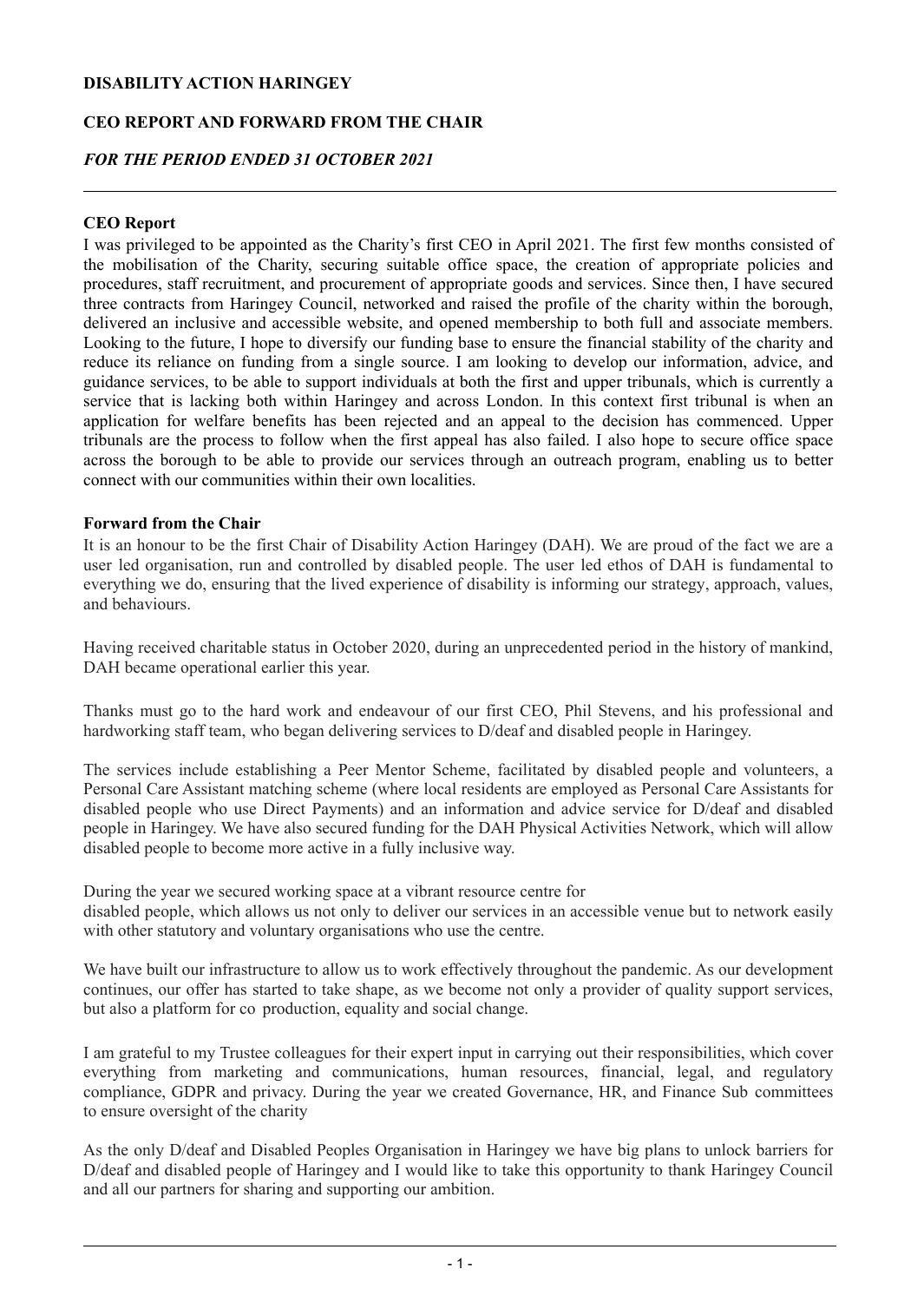## **CEO REPORT AND FORWARD FROM THE CHAIR**

## *FOR THE PERIOD ENDED 31 OCTOBER 2021*

Finally, thanks and best wishes to all involved with this brilliant organisation.

Graham Day Chair

Graham Day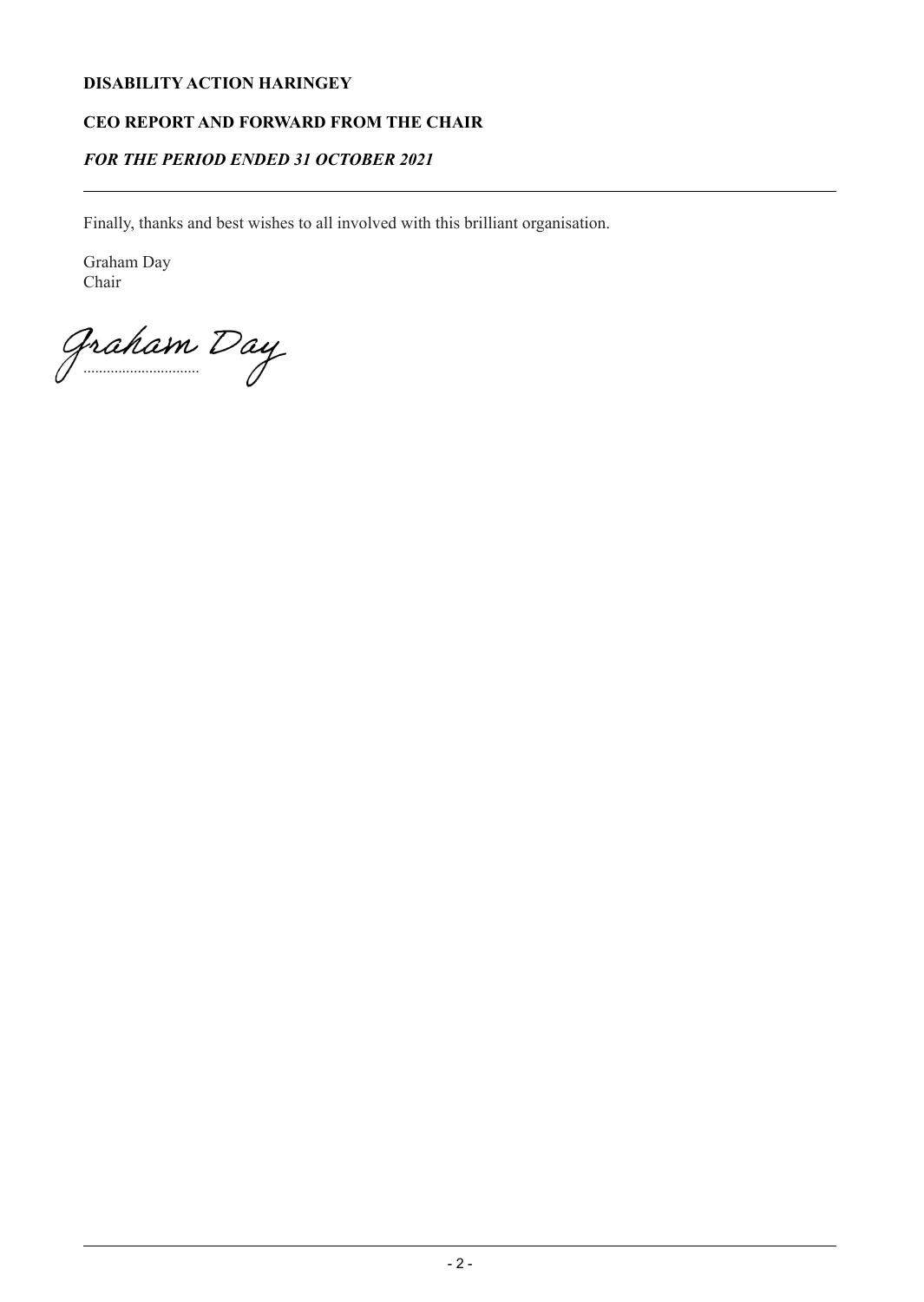## **TRUSTEES REPORT**

## *FOR THE PERIOD ENDED 31 OCTOBER 2021*

The Trustees present their report and financial statements for the period ended 31 October 2021.

The financial statements have been prepared in accordance with the accounting policies set out in note 1 to the financial statements and comply with the Charity's CIO Constitution, the Charities Act 2011 and "Accounting and Reporting by Charities: Statement of Recommended Practice applicable to charities preparing their accounts in accordance with the Financial Reporting Standard applicable in the UK and Republic of Ireland (FRS 102) (effective 1 January 2019)".

#### **Objectives and activities**

The main objective of the charity is to provide relief and assistance for persons resident or working in, but not exclusively, the London Borough of Haringey, with physical disabilities (including sensory impairments), mental health and learning disabilities, long term health conditions, hidden disabilities, and neuro divergence, by maintaining and enhancing the quality of life for the beneficiaries, through the provision of preventative and other practical support services, by:

a) Providing advice, advocacy and information to disabled people to help them access services, entitlements, and opportunities, including information and advice.

b) Providing training and support to disabled people.

c) Effectively representing the views, needs and interests of disabled people.

d) Supporting individuals to have greater choice, control, and independence over their care needs.

e) Promotion of the benefits of a healthy active lifestyle to Haringey's D/deaf and disabled community and through co production, bring together service users and providers in Haringey to create more inclusive and accessible physical activity opportunities within the borough.

f) The embedding of the Social Model of Disability within Haringey.

The Trustees have paid due regard to guidance issued by the Charity Commission in deciding what activities the Charity should undertake.

# **Achievements and performance Peer Support Mentors (Independent Living Advisor)**

The charity's Independent Living Advisor has successfully established a dedicated group of volunteers to act as direct payment peer support mentors. This group complements the independent advice already provided in supporting individuals to have a greater understanding and knowledge of how direct payments can afford them greater support, choice, control, and independence over their care.

Case story

"A" contacted us because they were having difficulties with their PA who had at that point been in employment for around six months; it might have been possible to deal with this through the probationary period process, but the PA had never been issued with an employment contract and any notional probationary period had almost certainly lapsed. The DP employer had indicated to the PA that they were unhappy, and they wanted them to leave but they were still coming, and the issue hadn't been resolved.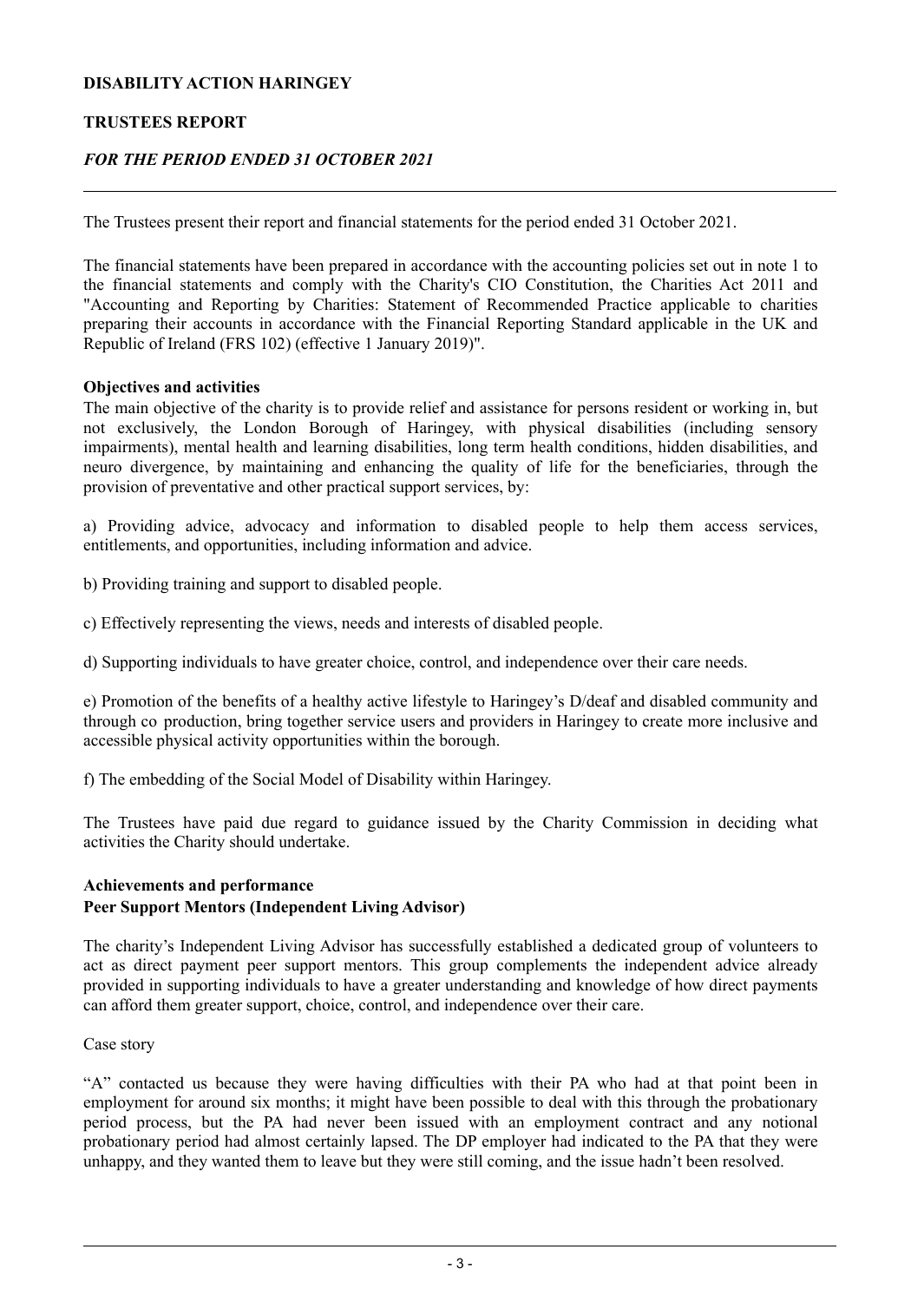## **TRUSTEES REPORT (CONTINUED)**

# *FOR THE PERIOD ENDED 31 OCTOBER 2021*

The obvious thing to do was to contact the insurance provider for HR advice since there could have been potential for further action by the PA if the matter was handled badly, but it then emerged that no insurance had been in place for around a year because the direct employer hadn't responded to the most recent renewal notice. It proved possible to sign the employer up with another insurance company (it could be done instantly whereas with the original company it would have taken at least several days) and I was then able to contact the insurance company's legal section on the employer's behalf. After I had given them an overview of the situation, they then rang the employer directly to discuss possible options and they sent a draft letter that could be issued to the PA.

## **Personal (Care) Assistant Register (Programme Support Co ordinator)**

Disability Action Haringey has taken over responsibility for the Find a PA matching platform license from Haringey council. Our Project Support Coordinator has been actively promoting employment opportunities that being a personal care assistant can provide within Haringey and the wider community, establishing links with local and Further Education establishments. They have coordinated the running of information sessions for Pas, both in person and remotely. Information and materials have been translated into several languages to enable us to better engage with Haringey's multicultural community.

Case stories

- A was referred to our Project Support Co ordinator (PSC) via a Disability Employment Advisor at the Jobcentre. Our PSC invited A to attend a Personal (care) Assistant Information session in October 2021, which she attended and engaged in the dialogues. The PSC then booked A in for a one to one session whereby she assisted A to register on Find a pa.co.uk and saved her CV on to DAH's electronic database (with a Data Consent form having been signed). In November our Independent Living Advisor sent our PSC a matching form for a Direct Payment (DP) holder. The PSC felt that A is a suitable person for the role, given her experience with working with people on the autism spectrum and manual handling. A was called and came into the office to go through the role with our PSC; she said she is interested in the role. The PSC forwarded her CV on to the Independent Living Advisor. The Direct Payment holder was sent A's CV and she asked to interview her. Therefore, the PSC and the Independent Living Advisor arranged an interview between the Direct Payment holder and A, and she is now in the process of becoming employed by the Direct Payment holder.
- B approached our PSC at a Careers Fair being held by Haringey Works and the College of North East London and left her contact details. The PSC wrote to her the next day via email and invited her for a PA information session, which she attended in early November 2021. B said that she can register on Find a pa.co.uk herself and did so. She also gave her CV to our PSC (along with a signed Data Consent form) and it was saved on our system. In November our PSC received a matching form for a DP holder from the Independent Living Advisor and B came to mind as a suitable match. So the PSC called B and spoke with her about the role. B said that she is interested in the job because it would involve outdoor activities such as hiking, this is because she enjoys mountaineering. Therefore, her CV was sent to the Independent Living Advisor, who then forwarded it to the DP holder. The DP holder said that due to his current circumstances he needs a bit of time to read through the CV and to make a decision. Our staff are in touch with him and are hoping to set up an interview between the both of them.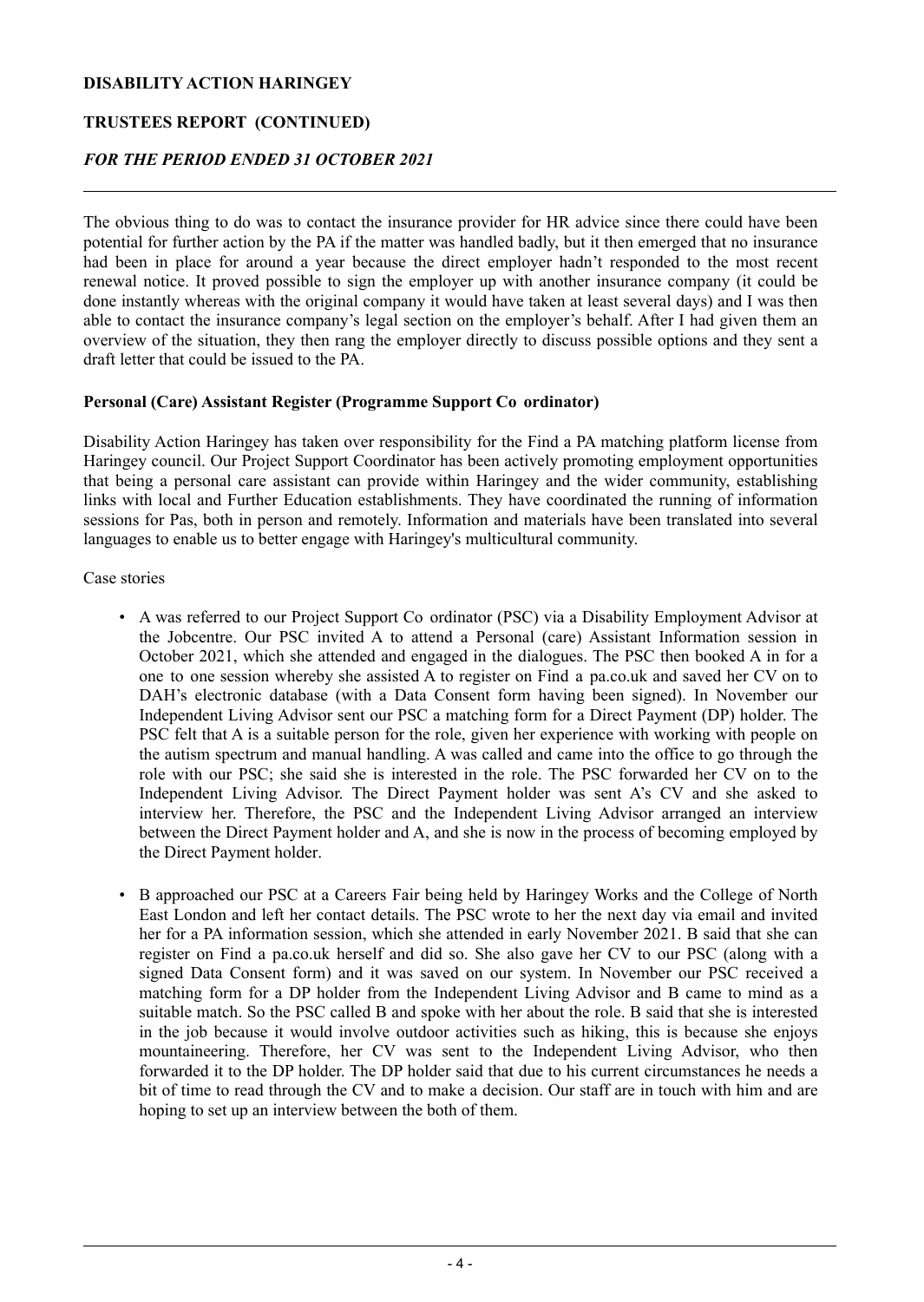## **TRUSTEES REPORT (CONTINUED)**

## *FOR THE PERIOD ENDED 31 OCTOBER 2021*

## **Information and advice (Advice and Administration Officer)**

We offer a free welfare benefits advice service to D/deaf and disabled people in Haringey. We support people of all ages in accessing benefits, social care, and housing. Our experienced staff and volunteers can assist with enquiries and applications. We support individuals with Occupational Therapy referrals and any housing concerns, including submitting applications for rehousing, adaptions, or raising repairs requests. We also assist with applications for Blue Badges, Taxi cards and Freedom Passes, advocating with Transport for London for more accessible services, or making a complaint.

- A was referred to our Advice Worker in the form of a general email enquiry sent by a Haringey employee. A was described as a Haringey resident in need of assistance with filling an online PIP application. DAH Advisor replied to Haringey confirming availability and sending out the forms necessary to obtain Client details to get in touch with A directly. Since the enquiry was submitted 1 week before the date the completed application was due to be submitted, the Advisor arranged the earliest available slot for A to come in for a face to face appointment to complete the application online and submit to DWP. Appointment took place on 18/10/2021 and form successfully completed and submitted. Also, during the appointment Advisor called DWP on behalf of Client to advise them of form being submitted that day and that DAH had been authorised to liaise with DWP in this matter by A. A PIP assessment is still open and to date A has not received a decision from DWP. The case has been left open in DAH Case Management System until DWP decision has been received.
- B approached DAH directly after having been given our telephone by CAB Haringey to be assisted with a PIP application (hard copy). B is a Haringey resident living on his own, double stroke sufferer with multiple health conditions. B is unable to work due to his long terms health conditions and has no savings to his name nor credit score. A few weeks after the initial PIP application (face to face) appointment was completed, B contacted the Advisor again because he was in need of urgent financial assistance to buy a replacement washing machine. The Advisor suggested applying for a Hardship Fund with Haringey and in agreement with B, proceeded to submit an online application on the Client's behalf. Application was completed on a Friday and copy of the application and its reference were emailed to the Client.

The following Friday B confirmed to the Advisor via email he had received confirmation he had been awarded the requested funding for the value requested and for the costs of removing and disposing the old appliance. The case was therefore closed by the Advisor.

## **Volunteers**

The charity has currently recruited 11 volunteers who support the charity and its staff to meet the needs of our members and clients across all our services. We are currently working in partnership with another D/ deaf and disabled people's organisation to provide our volunteers with training to enhance their own skills and personal career development.

#### **DAH Physical Activities Network**

(DAH) has been engaged by Haringey Council for the next 18 months to work in partnership with D/deaf and disabled people, physical activity community groups and activity service providers to assist in the creation of a Physical Activity Network. The network will promote the benefits of an active lifestyle and bring together service users and providers in Haringey. The project aims to create more inclusive and accessible physical activity opportunities within Haringey. This network and DAH are independent from Haringey Council. DAH will provide finance, admin, and communications support, facilitate training for the Chair / Co Chairs or any individual that self identifies as wanting support to enable their participation.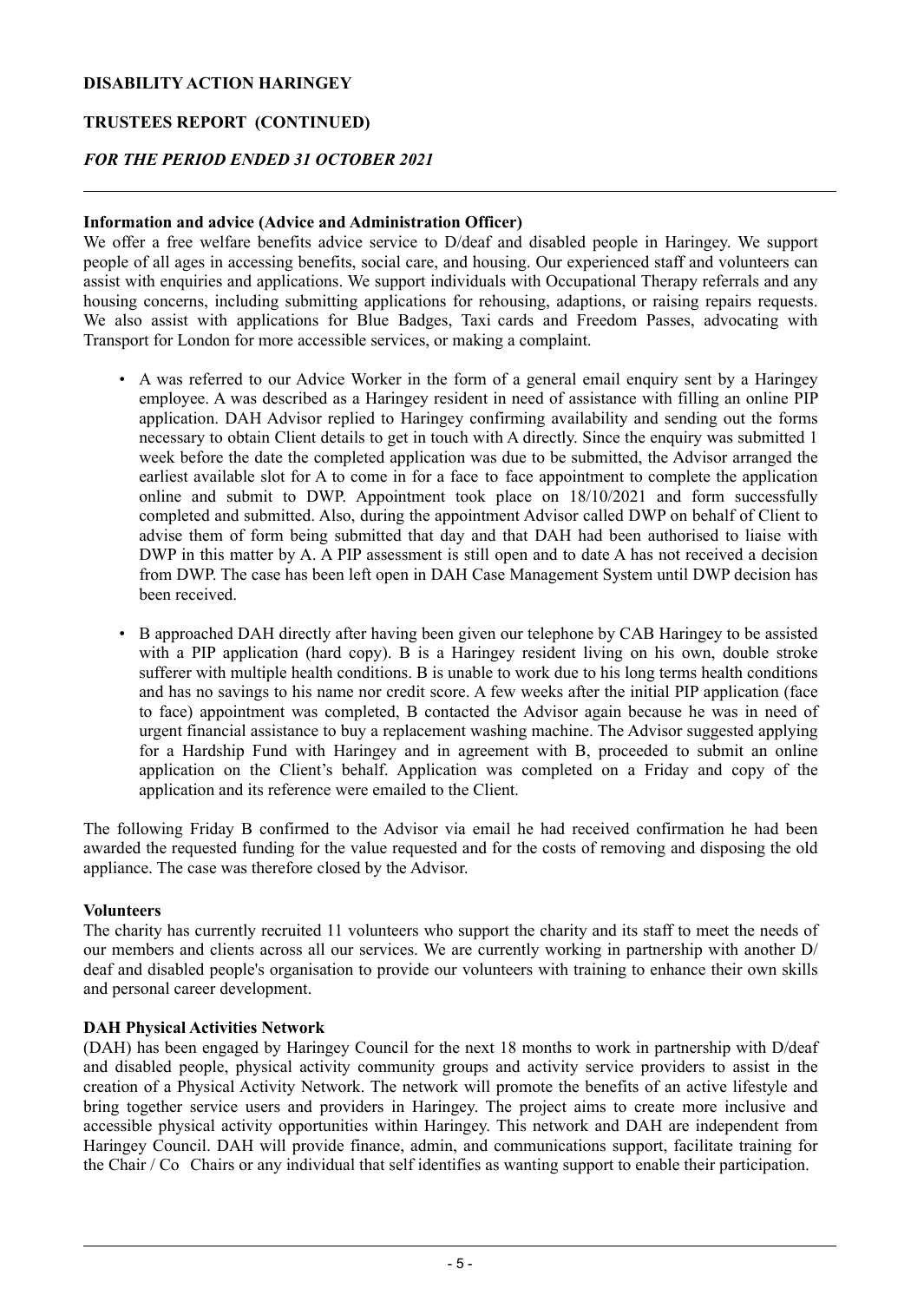## **TRUSTEES REPORT (CONTINUED)**

## *FOR THE PERIOD ENDED 31 OCTOBER 2021*

### **Financial review**

These accounts represent the results for the charity for the period ending 31st October 2021. During the period the charity had income resources of £163,812 and a total expenditure of £88,748 resulting in net resources of £75,064. The main funder is the London Borough of Haringey and going forward the Trustees aim to develop a diverse funding base for its activities.

## **Reserves policy**

The Trustees have reviewed our reserves policy and agreed that it is necessary for the organisation to have reserves equal to at least three months running costs. Our funding strategy clearly identifies each of our funding streams and percentage from each that is required to meet our core running costs. Trustees will work to ensure the charity does not become reliant upon its reserves to operate and remains a going concern.

## **Risk management**

With the support of the CEO, our Trustees assess any major risks to which the organisation is exposed. These include risks related to its operations and finances. Trustees ensure that the appropriate policies and systems are in place to manage and mitigate risk exposure.

## **Future Plans:**

DAH aims to be the voice of D/deaf and disabled people in Haringey, to deliver our current services and to seek funding for new and innovative services. We aim to embed the Social Model of Disability in all our work and to educate the wider community as to the value D/deaf and disabled people can make to society when barriers are removed.

#### **Public benefit**

We confirm we have complied with the duties set out in the Charities Act 2011 to have due regard to the public benefit guidance published by the Charity Commission. We are working to create services which benefit disabled people, primarily in Haringey. The achievements and activities above demonstrate the public benefit arising through the charity's activities. The trustees are mindful of their duties to minimise all risks of harm and to ensure that people will benefit from our services.

## **Structure, governance and management**

The organisation is a registered Charitable Incorporated Organisation (CIO) and registered as a charity with the Charity Commission (charity number 1191762). The charity is established under a written constitution that outlines the objects and powers of the charity and is also governed under this constitution.

The Board of Trustees report to the Annual General Meeting. Currently there are 6 trustees, of a possible 12, who together with the Chief Executive meet at regular intervals to make decisions concerning the running of the organisation. The implementation of those decisions is delegated to the Chief Executive and a professional staff team, for the day to day running of the organisation. The Board operates the best use of the available skills, to ensure that strong governance structures and scrutiny are maintained. The Trustees may from time to time appoint new Trustees as required by the organisation.

None of the Trustees has any beneficial interest in the organisation. All of the Trustees are members of the organisation and guarantee to contribute £1 in the event of a winding up.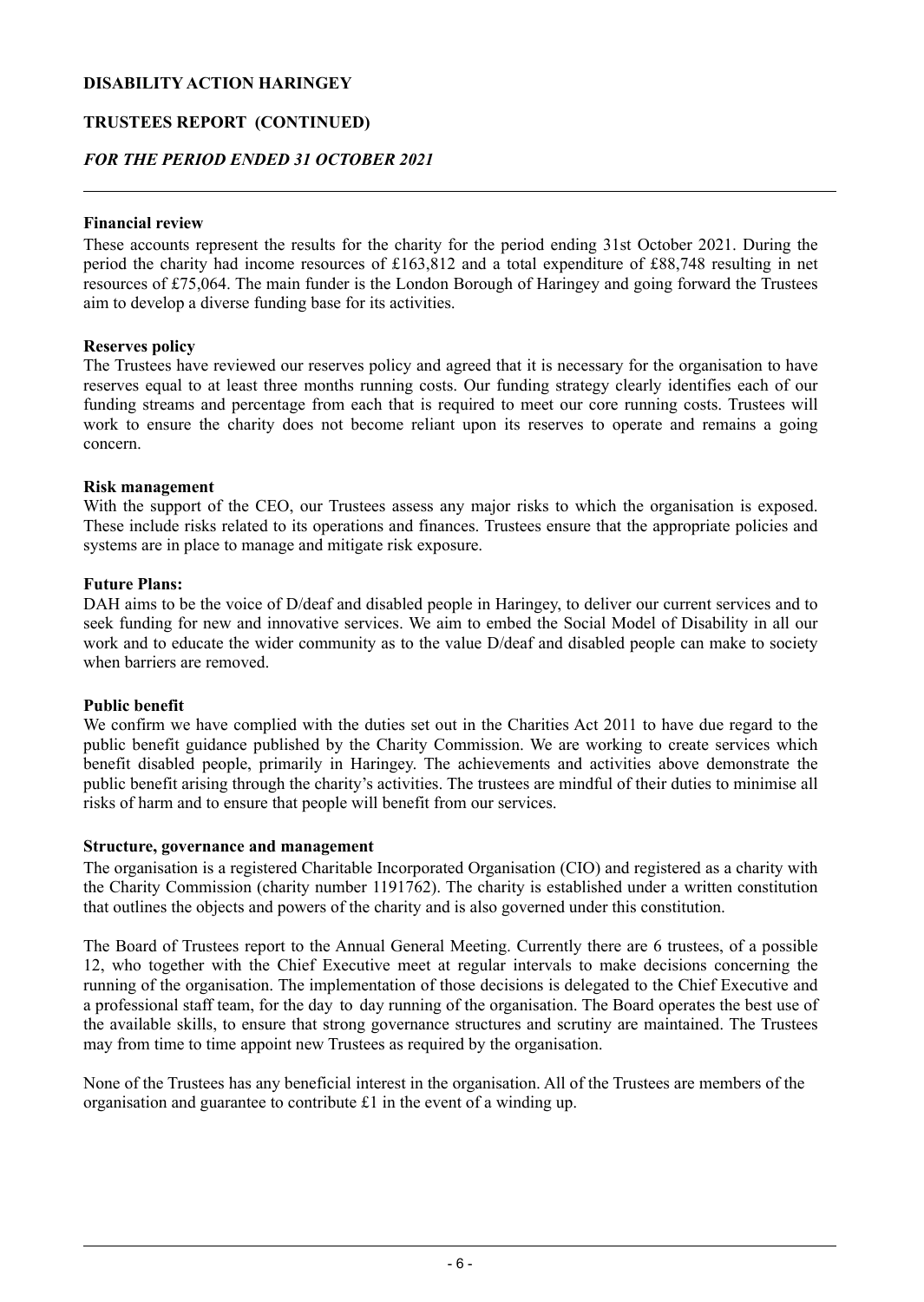## **TRUSTEES REPORT (CONTINUED)**

## *FOR THE PERIOD ENDED 31 OCTOBER 2021*

- 
- Graham Day (Chair) (Appointed 20 October 2020) Andrew Carpenter (Appointed 1 July 2021) Patricia Charlesworth (Appointed 20 October 2020) Yvonne Denny (Appointed 28 October 2020) Jade Ponnudurai (Appointed 1 May 2021) Emily Reynolds (Appointed 30 September 2021)

## **Trustee induction and training**

Trustees and applicants for Board membership undergo a selection process, which is overseen by Trustees and the Chief Executive. New Trustees are provided with an information pack about the organisation and its services alongside all policy documents and a statement relating to roles and responsibilities. All new Trustees are expected to participate in training for the role to ensure that their skills encompass governance, management, equalities human rights, and conflict of interest. Training and support for Trustees is planned via an accessible, holistic, person centered route to ensure they can take an active role within the organisation.

The Trustees report was approved by the Board of Trustees.

fraham Day ..............................

**Graham Day (Chair)** Trustee Dated: 22/02/2022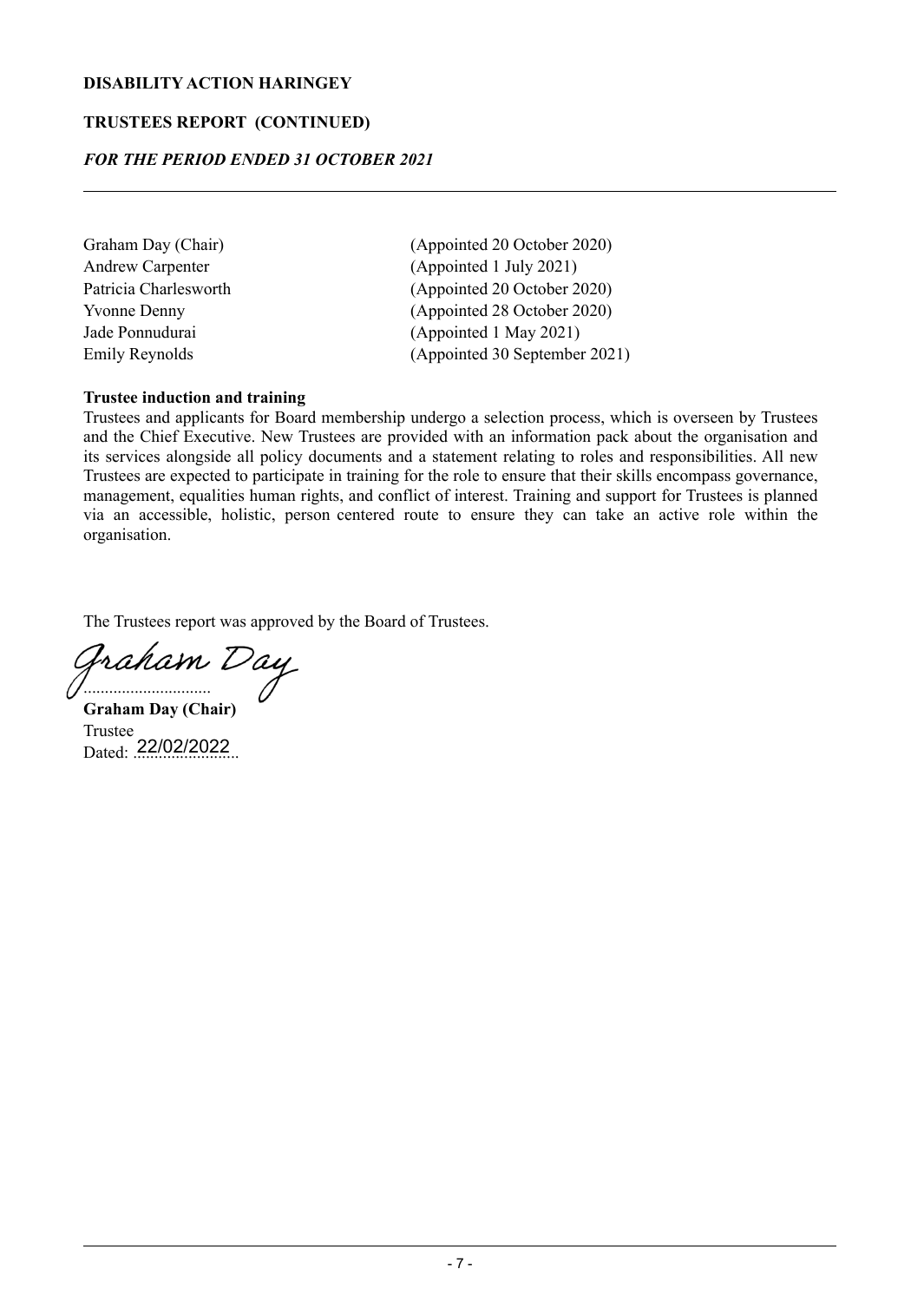### **INDEPENDENT EXAMINER'S REPORT**

## **TO THE TRUSTEES OF DISABILITY ACTION HARINGEY**

I report to the Trustees on my examination of the financial statements of Disability Action Haringey (the Charity) for the period ended 31 October 2021. which are set out on pages 10 to 18.

#### **Responsibilities and basis of report**

As the Trustees of the Charity you are responsible for the preparation of the financial statements in accordance with the requirements of the Charities Act 2011 (the 2011 Act).

I report in respect of my examination of the Charity's financial statements carried out under section 145 of the 2011 Act. In carrying out my examination I have followed all the applicable Directions given by the Charity Commission under section 145(5)(b) of the 2011 Act.

#### **Independent examiner's statement**

Your attention is drawn to the fact that the charity has prepared financial statements in accordance with Accounting and Reporting by Charities preparing their accounts in accordance with the Financial Reporting Standard applicable in the UK and Republic of Ireland (FRS 102) in preference to the Accounting and Reporting by Charities: Statement of Recommended Practice issued on 1 April 2005 which is referred to in the extant regulations but has now been withdrawn.

I understand that this has been done in order for financial statements to provide a true and fair view in accordance with Generally Accepted Accounting Practice effective for reporting periods beginning on or after 1 January 2015.

I have completed my examination. I confirm that no matters have come to my attention in connection with the examination giving me cause to believe that in any material respect:

- 1 accounting records were not kept in respect of the Charity as required by section 130 of the 2011 Act; or
- 2 the financial statements do not accord with those records; or
- 3 the financial statements do not comply with the applicable requirements concerning the form and content of accounts set out in the Charities (Accounts and Reports) Regulations 2008 other than any requirement that the accounts give a true and fair view which is not a matter considered as part of an independent examination.

I have no concerns and have come across no other matters in connection with the examination to which attention should be drawn in this report in order to enable a proper understanding of the financial statements to be reached.

David Howard

1 Park Road Hampton Wick Kingston Upon Thames KT1 4AS

Dated: .........................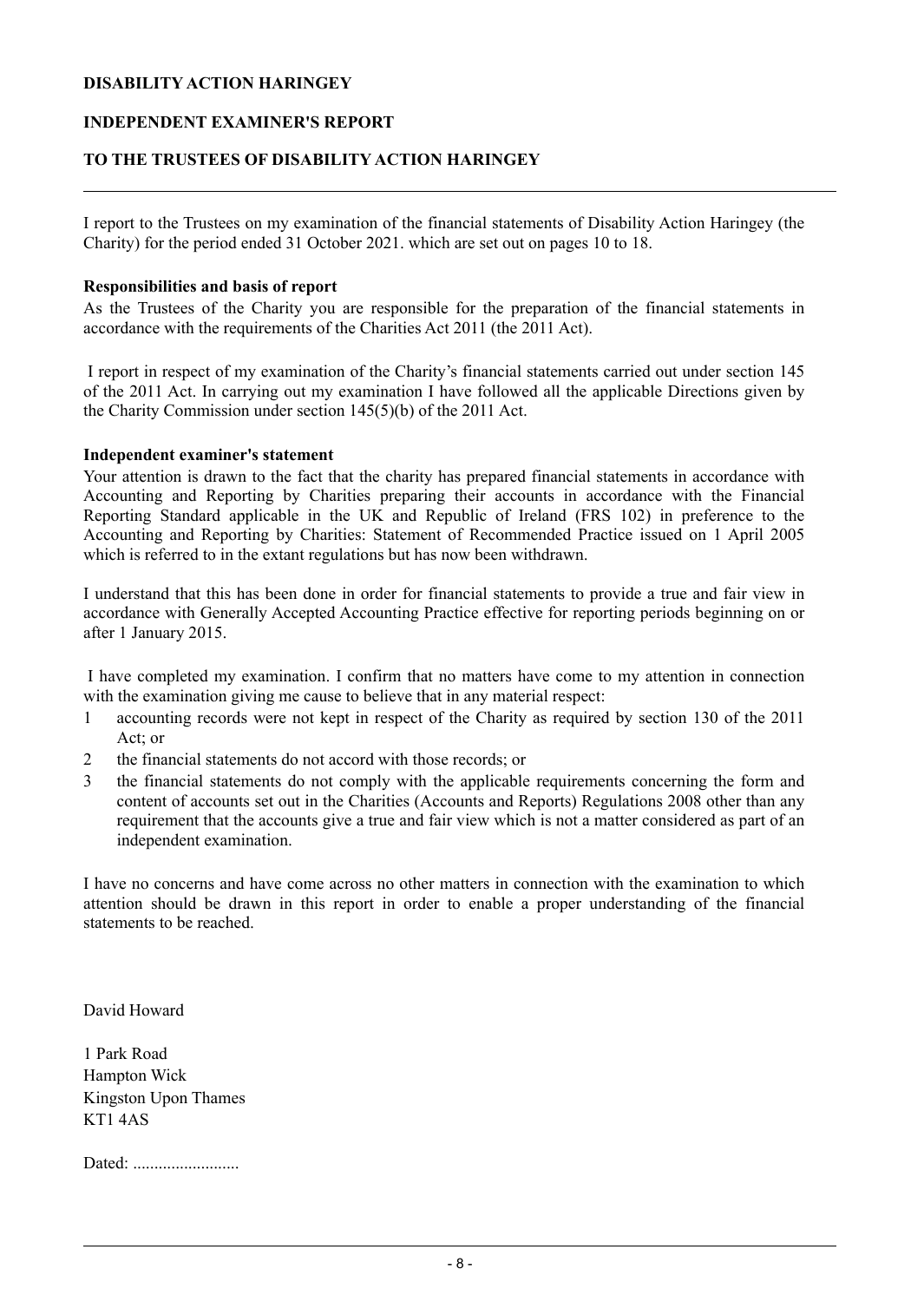# **STATEMENT OF FINANCIALACTIVITIES INCLUDING INCOME AND EXPENDITURE ACCOUNT**

# *FOR THE PERIOD ENDED 31 OCTOBER 2021*

|                                                   | <b>Unrestricted</b><br>funds |           | <b>Restricted</b><br>funds | <b>Total</b> |
|---------------------------------------------------|------------------------------|-----------|----------------------------|--------------|
|                                                   | <b>Notes</b>                 | 2021<br>£ | 2021<br>£                  | 2021<br>£    |
| <b>Income from:</b>                               |                              |           |                            |              |
| Donations and grant income                        | $\boldsymbol{2}$             | 105,150   | 9,950                      | 115,100      |
| Charitable activities                             | 3                            | 9,962     | 38,750                     | 48,712       |
| <b>Total income</b>                               |                              | 115,112   | 48,700                     | 163,812      |
| <b>Expenditure on:</b>                            |                              |           |                            |              |
| Charitable activities                             | $\overline{\mathbf{4}}$      | 52,965    | 35,783                     | 88,748       |
| Net income for the year/<br>Net movement in funds |                              | 62,147    | 12,917                     | 75,064       |
| Fund balances at 12 October 2020                  |                              |           |                            |              |
| <b>Fund balances at 31 October 2021</b>           |                              | 62,147    | 12,917                     | 75,064       |

The statement of financial activities includes all gains and losses recognised in the period.

All income and expenditure derive from continuing activities.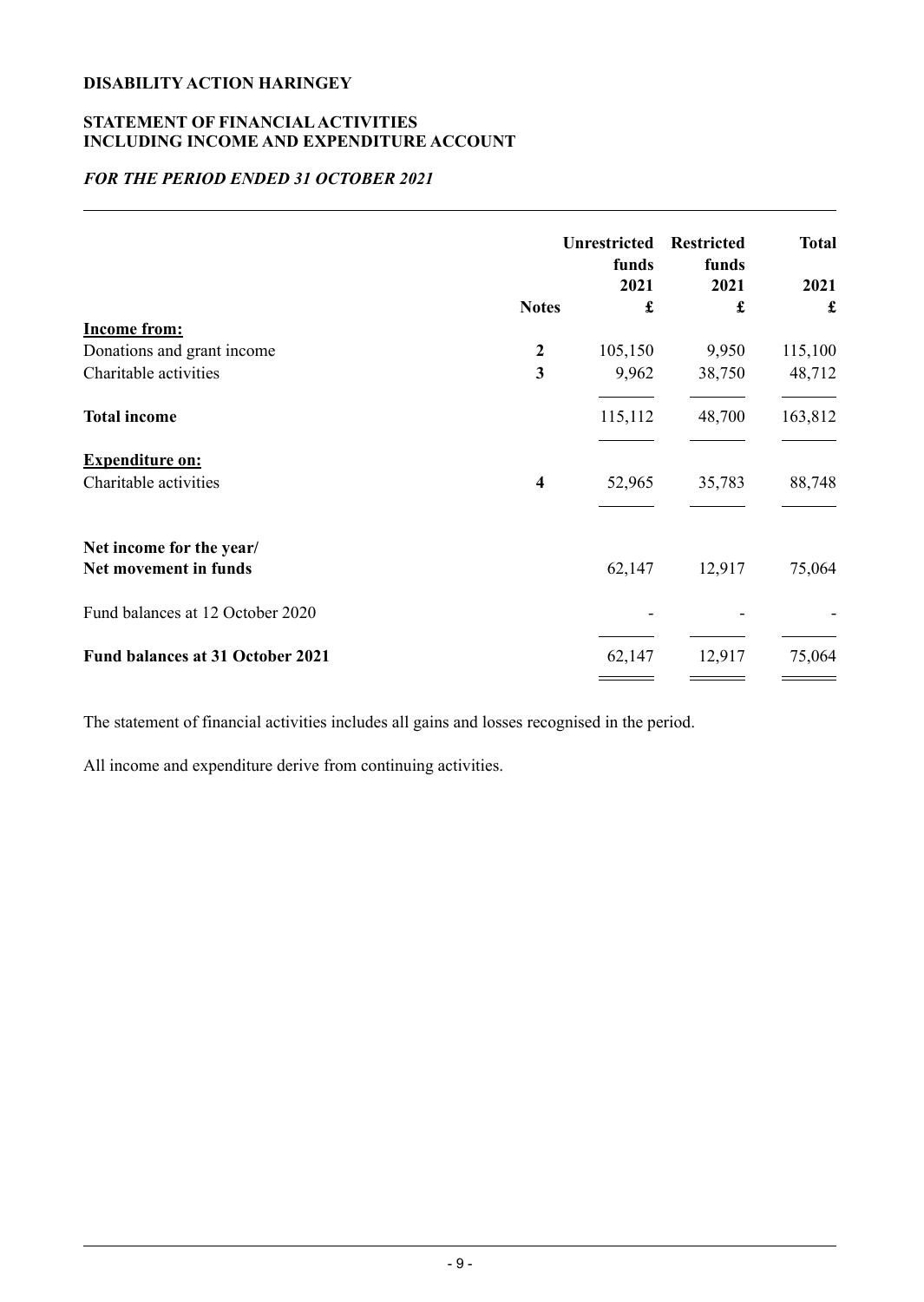## **BALANCE SHEET**

# *AS AT 31 OCTOBER 2021*

|                                                |                  | 2021                 |                    |
|------------------------------------------------|------------------|----------------------|--------------------|
|                                                | <b>Notes</b>     | $\pmb{\mathfrak{L}}$ | $\pmb{\mathbf{f}}$ |
| <b>Fixed assets</b>                            |                  |                      |                    |
| Tangible assets                                | 8                |                      | 3,848              |
| <b>Current assets</b>                          |                  |                      |                    |
| Debtors                                        | $\boldsymbol{9}$ | 3,070                |                    |
| Cash at bank and in hand                       |                  | 74,837               |                    |
|                                                |                  | 77,907               |                    |
| Creditors: amounts falling due within one year | 10               | (6,691)              |                    |
| Net current assets                             |                  |                      | 71,216             |
| <b>Total assets less current liabilities</b>   |                  |                      | 75,064             |
|                                                |                  |                      |                    |
| <b>Income funds</b>                            |                  |                      |                    |
| Restricted funds                               | 11               |                      | 12,917             |
| Unrestricted funds                             |                  |                      | 62,147             |
|                                                |                  |                      | 75,064             |
|                                                |                  |                      |                    |

The financial statements were approved by the Trustees on .........................

Graham Day

Graham Day (Chair)

**Trustee**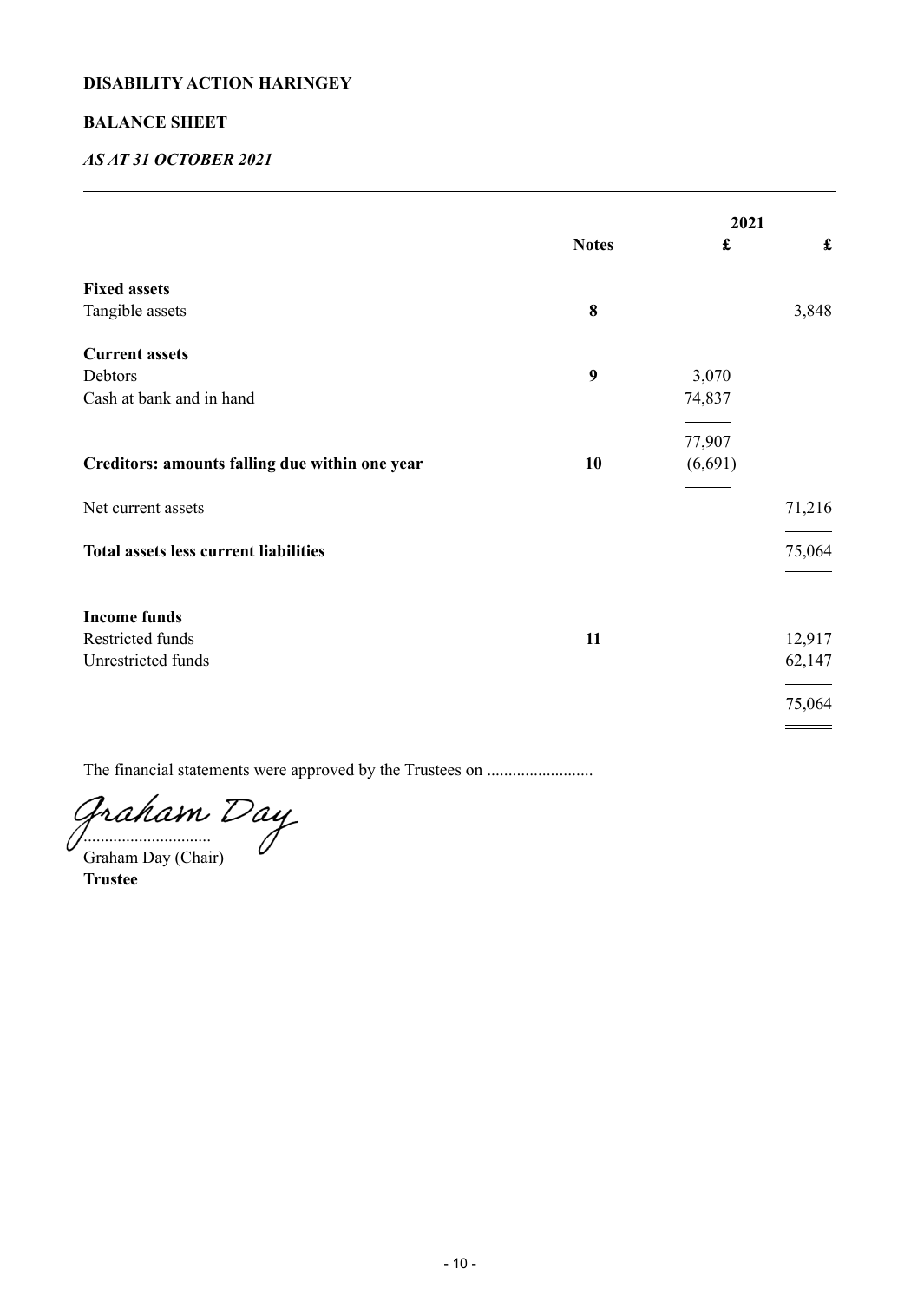### **NOTES TO THE FINANCIAL STATEMENTS**

## *FOR THE PERIOD ENDED 31 OCTOBER 2021*

#### **1 Accounting policies**

#### **Charity information**

Disability Action Haringey was registered as a Charitable Incorporation Organisation on 12 October 2020 and is governed by its constitution formed under an association model.

The charity's principal office address is Winkfield Resource Centre, 33 Winkfield Road, Wood Green, London, N22 5RP.

#### **1.1 Accounting convention**

The financial statements have been prepared in accordance with the Charity's CIO Constitution, the Charities Act 2011 and "Accounting and Reporting by Charities: Statement of Recommended Practice applicable to charities preparing their accounts in accordance with the Financial Reporting Standard applicable in the UK and Republic of Ireland (FRS 102)" (as amended for accounting periods commencing from 1 January 2016). The Charity is a Public Benefit Entity as defined by FRS 102.

The Charity has taken advantage of the provisions in the SORP for charities applying FRS 102 Update Bulletin 1 not to prepare a Statement of Cash Flows.

The financial statements are prepared in sterling, which is the functional currency of the Charity. Monetary amounts in these financial statements are rounded to the nearest £.

The financial statements have been prepared under the historical cost convention, modified to include the revaluation of freehold properties and to include investment properties and certain financial instruments at fair value. The principal accounting policies adopted are set out below.

These financial statements for the period ended 31 October 2021 are the first financial statements of Disability Action Haringey prepared in accordance with FRS 102, The Financial Reporting Standard applicable in the UK and Republic of Ireland. The financial statements have departed from the Charities (Accounts and Reports) Regulations 2008 only to the extent required to provide a true and fair view. This departure has involved following the Statement of Recommended Practice for charities applying FRS 102 rather than the version of the Statement of Recommended Practice which is referred to in the Regulations but which has since been withdrawn.

#### **1.2 Going concern**

At the time of approving the financial statements, the Trustees have a reasonable expectation that the Charity has adequate resources to continue in operational existence for the foreseeable future. Thus the Trustees continue to adopt the going concern basis of accounting in preparing the financial statements.

#### **1.3 Charitable funds**

Unrestricted funds are available for use at the discretion of the Trustees in furtherance of their charitable objectives.

Restricted funds are subject to specific conditions by donors as to how they may be used. The purposes and uses of the restricted funds are set out in the notes to the financial statements.

Endowment funds are subject to specific conditions by donors that the capital must be maintained by the Charity.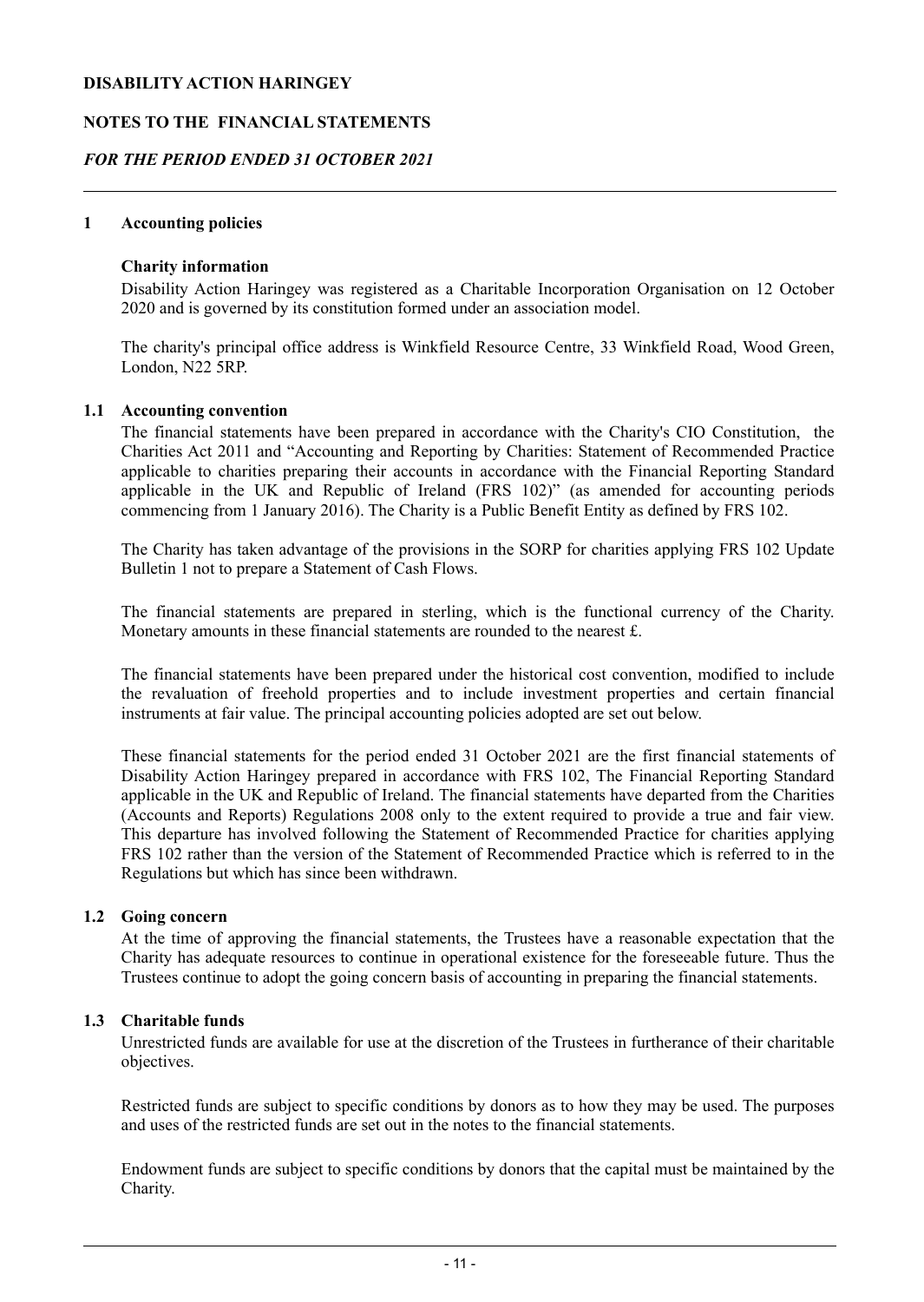#### **NOTES TO THE FINANCIAL STATEMENTS (CONTINUED)**

### *FOR THE PERIOD ENDED 31 OCTOBER 2021*

#### **1 Accounting policies (Continued)**

#### **1.4 Income**

Income is recognised when the Charity is legally entitled to it after any performance conditions have been met, the amounts can be measured reliably, and it is probable that income will be received.

Cash donations are recognised on receipt. Other donations are recognised once the Charity has been notified of the donation, unless performance conditions require deferral of the amount. Income tax recoverable in relation to donations received under Gift Aid or deeds of covenant is recognised at the time of the donation.

Legacies are recognised on receipt or otherwise if the Charity has been notified of an impending distribution, the amount is known, and receipt is expected. If the amount is not known, the legacy is treated as a contingent asset.

#### **1.5 Expenditure**

Expenditure is recognised on an accruals basis when incurred. It is reported in the Statement of Financial Activities as follows:

Direct Charitable Expenditure - these are costs incurred by the charity in the delivery of its activities and services for its beneficiaries.

Support costs include other running costs and governance costs. These are incurred by the charity and are necessary to aid and support the running of the charity and are included within expenditure on charitable activities.

All costs are allocated to charitable activities of the SOFA on a basis designed to reflect the use of the resource.

Support Costs relating to a particular fund are allocated directly, others are apportioned on an appropriate basis when applicable. The charity has identified one direct charitable activity.

#### **1.6 Tangible fixed assets**

Tangible fixed assets are initially measured at cost and subsequently measured at cost or valuation, net of depreciation and any impairment losses.

Depreciation is recognised so as to write off the cost or valuation of assets less their residual values over their useful lives on the following bases:

Fixtures and fittings Straight line 25%

The gain or loss arising on the disposal of an asset is determined as the difference between the sale proceeds and the carrying value of the asset, and is recognised in net income/(expenditure) for the year.

#### **1.7 Impairment of fixed assets**

At each reporting end date, the Charity reviews the carrying amounts of its tangible assets to determine whether there is any indication that those assets have suffered an impairment loss. If any such indication exists, the recoverable amount of the asset is estimated in order to determine the extent of the impairment loss (if any).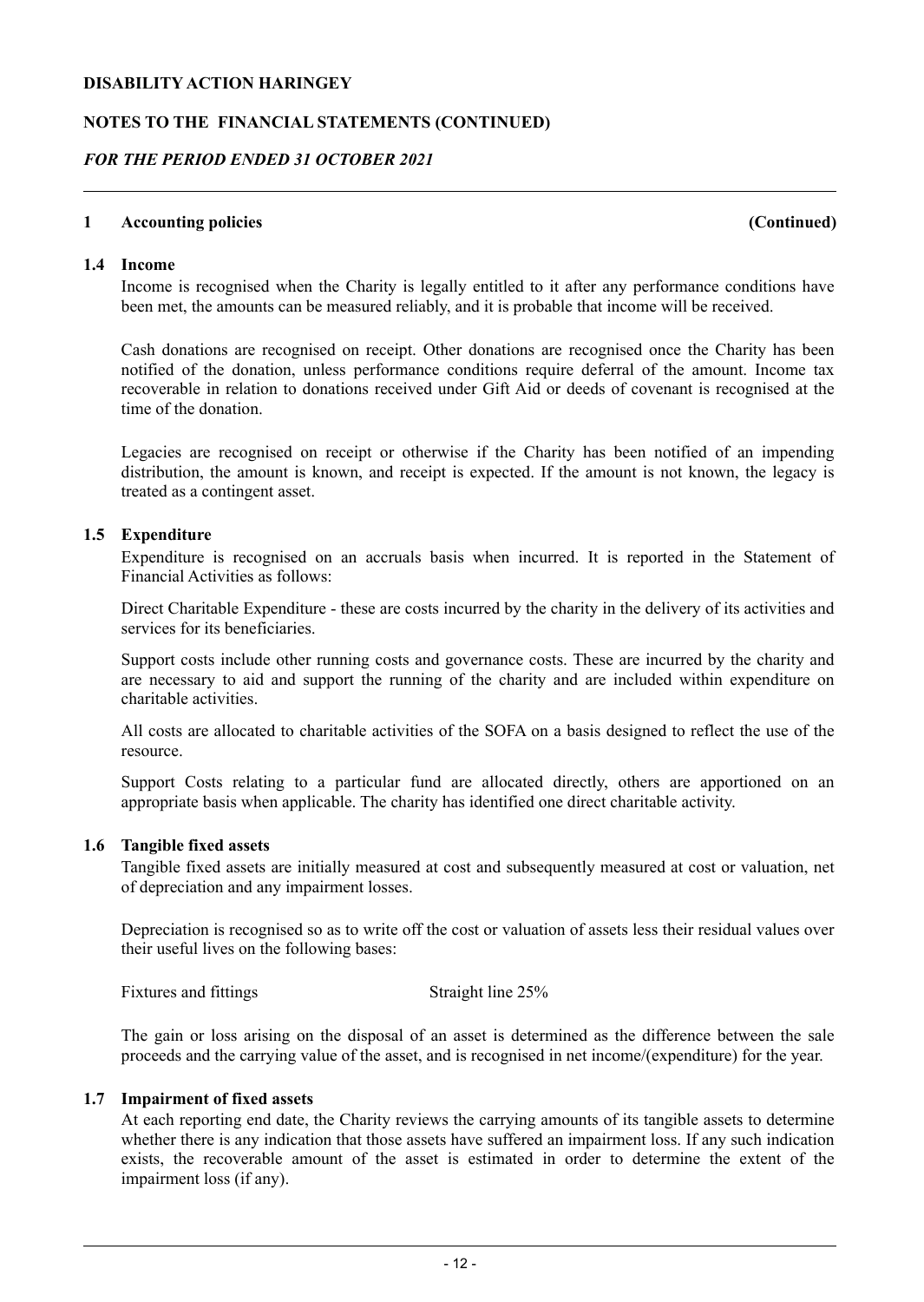## **NOTES TO THE FINANCIAL STATEMENTS (CONTINUED)**

## *FOR THE PERIOD ENDED 31 OCTOBER 2021*

#### **1 Accounting policies (Continued)**

### **1.8 Cash and cash equivalents**

Cash and cash equivalents include cash in hand, deposits held at call with banks, other short-term liquid investments with original maturities of three months or less, and bank overdrafts. Bank overdrafts are shown within borrowings in current liabilities.

#### **1.9 Financial instruments**

The Charity has elected to apply the provisions of Section 11 'Basic Financial Instruments' and Section 12 'Other Financial Instruments Issues' of FRS 102 to all of its financial instruments.

Financial instruments are recognised in the Charity's balance sheet when the Charity becomes party to the contractual provisions of the instrument.

Financial assets and liabilities are offset, with the net amounts presented in the financial statements, when there is a legally enforceable right to set off the recognised amounts and there is an intention to settle on a net basis or to realise the asset and settle the liability simultaneously.

#### *Basic financial assets*

Basic financial assets, which include debtors and cash and bank balances, are initially measured at transaction price including transaction costs and are subsequently carried at amortised cost using the effective interest method unless the arrangement constitutes a financing transaction, where the transaction is measured at the present value of the future receipts discounted at a market rate of interest. Financial assets classified as receivable within one year are not amortised.

#### *Basic financial liabilities*

Basic financial liabilities, including creditors and bank loans are initially recognised at transaction price unless the arrangement constitutes a financing transaction, where the debt instrument is measured at the present value of the future payments discounted at a market rate of interest. Financial liabilities classified as payable within one year are not amortised.

Debt instruments are subsequently carried at amortised cost, using the effective interest rate method.

Trade creditors are obligations to pay for goods or services that have been acquired in the ordinary course of operations from suppliers. Amounts payable are classified as current liabilities if payment is due within one year or less. If not, they are presented as non-current liabilities. Trade creditors are recognised initially at transaction price and subsequently measured at amortised cost using the effective interest method.

#### *Derecognition of financial liabilities*

Financial liabilities are derecognised when the Charity's contractual obligations expire or are discharged or cancelled.

#### **1.10 Employee benefits**

The cost of any unused holiday entitlement is recognised in the period in which the employee's services are received.

Termination benefits are recognised immediately as an expense when the Charity is demonstrably committed to terminate the employment of an employee or to provide termination benefits.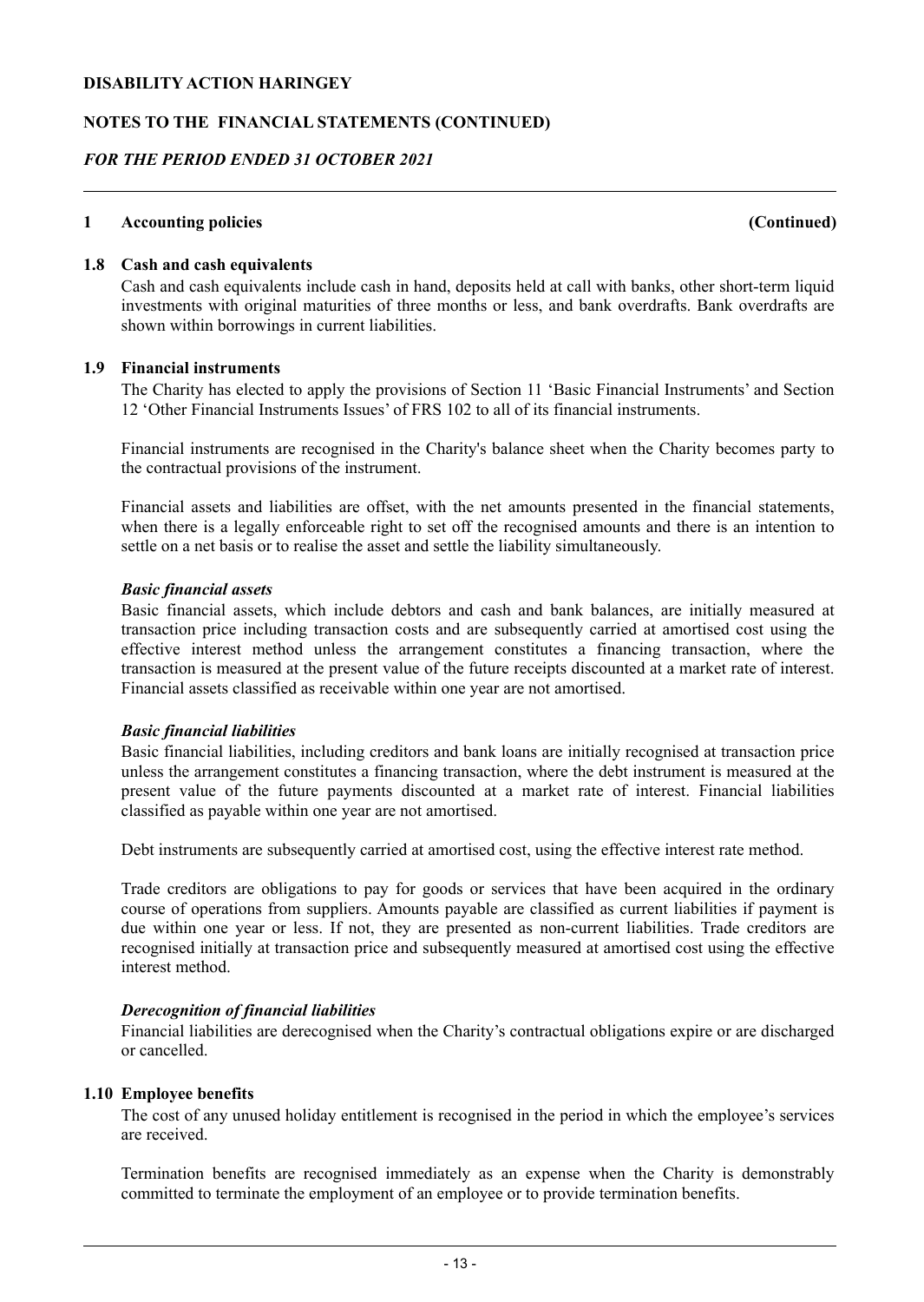#### **NOTES TO THE FINANCIAL STATEMENTS (CONTINUED)**

## *FOR THE PERIOD ENDED 31 OCTOBER 2021*

#### **1 Accounting policies (Continued)**

# **1.11 Retirement benefits**

Payments to defined contribution retirement benefit schemes are charged as an expense as they fall due.

#### **1.12 Leases**

Rentals payable under operating leases, including any lease incentives received, are charged as an expense on a straight line basis over the term of the relevant lease.

#### **2 Donations and grant income**

|                     | <b>Unrestricted</b><br>funds | <b>Restricted</b><br>funds | <b>Total</b> |
|---------------------|------------------------------|----------------------------|--------------|
|                     | 2021                         | 2021                       | 2021         |
|                     | £                            | £                          | $\mathbf f$  |
| Donations and gifts | 150                          | -                          | 150          |
| Grant Income        | 105,000                      | 9,950                      | 114,950      |
|                     | 105,150                      | 9,950                      | 115,100      |

## **3 Charitable activities**

|                                  | Access to | <b>Direct</b><br>work payment peer<br>support | <b>Total</b><br>2021 |
|----------------------------------|-----------|-----------------------------------------------|----------------------|
|                                  | 2021      | 2021                                          |                      |
|                                  | £         | £                                             | £                    |
| Services provided under contract | 9,962     | 38,750                                        | 48,712               |
| Analysis by fund                 |           |                                               |                      |
| Unrestricted funds               | 9,962     |                                               | 9,962                |
| Restricted funds                 |           | 38,750                                        | 38,750               |
|                                  | 9,962     | 38,750                                        | 48,712               |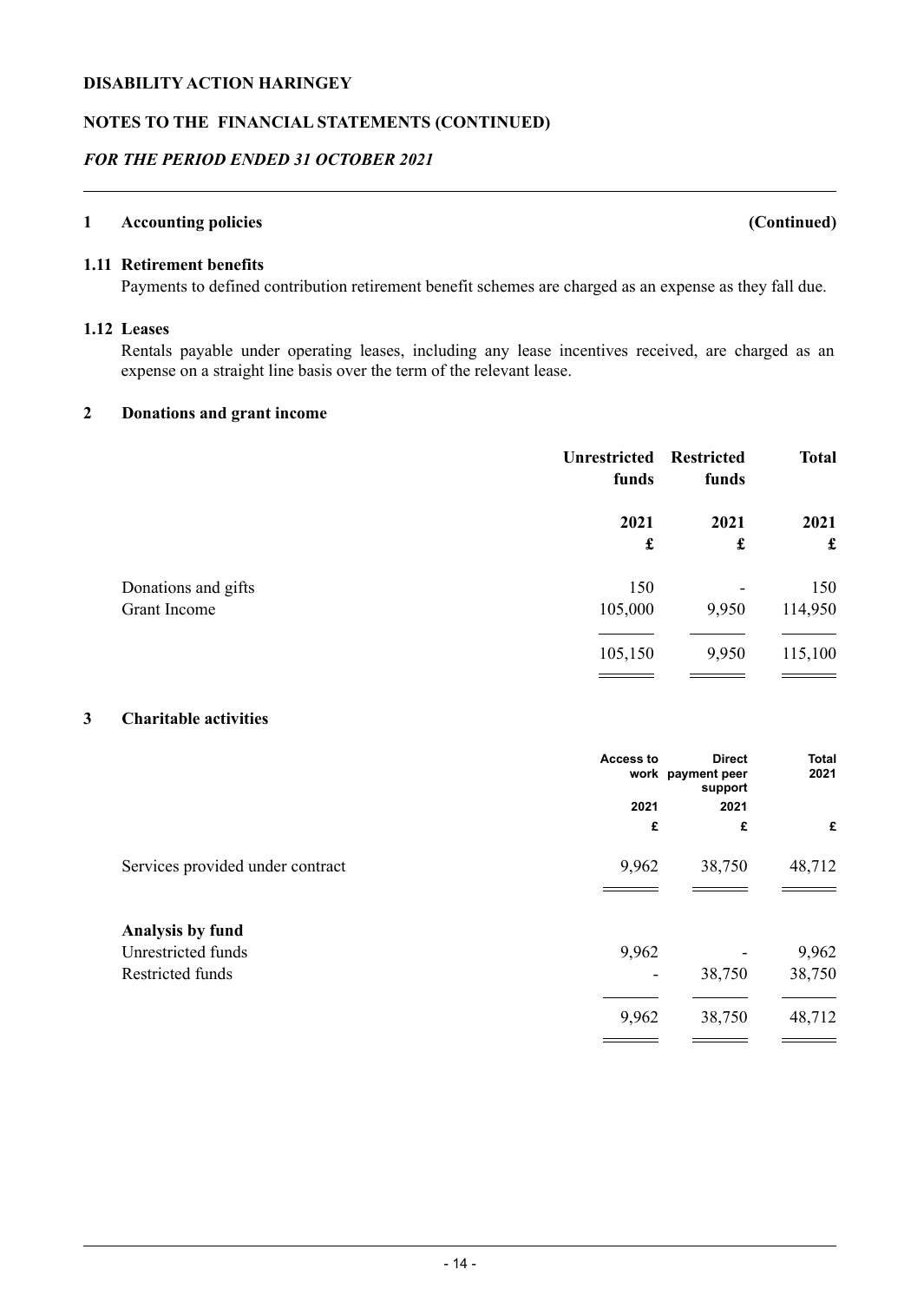# **NOTES TO THE FINANCIAL STATEMENTS (CONTINUED)**

## *FOR THE PERIOD ENDED 31 OCTOBER 2021*

## **4 Charitable activities**

|                                        | <b>Core activities</b> | COVID <sub>19</sub> | <b>Direct</b><br>Support payment peer<br>support | <b>Total</b><br>2021 |
|----------------------------------------|------------------------|---------------------|--------------------------------------------------|----------------------|
|                                        | funds                  | funds               | funds                                            | funds                |
|                                        | £                      | £                   | £                                                | £                    |
| Staff costs                            | 22,654                 | 8,336               | 25,833                                           | 56,823               |
| Core activities                        | 7,719                  |                     |                                                  | 7,719                |
|                                        | 30,373                 | 8,336               | 25,833                                           | 64,542               |
| Share of support costs (see note 5)    | 21,596                 | 1,614               |                                                  | 23,210               |
| Share of governance costs (see note 5) | 996                    |                     |                                                  | 996                  |
|                                        | 52,965                 | 9,950               | 25,833                                           | 88,748               |
| Analysis by fund                       |                        |                     |                                                  |                      |
| Unrestricted funds                     | 52,965                 |                     |                                                  | 52,965               |
| Restricted funds                       |                        | 9,950               | 25,833                                           | 35,783               |
|                                        | 52,965                 | 9,950               | 25,833                                           | 88,748               |
|                                        |                        |                     |                                                  |                      |

# **5 Support costs**

|                              | <b>Support Governance</b> |                      | 2021        |
|------------------------------|---------------------------|----------------------|-------------|
|                              | costs                     | costs                |             |
|                              | £                         | $\pmb{\mathfrak{L}}$ | $\mathbf f$ |
| IT & Telecoms costs          | 6,701                     |                      | 6,701       |
| Premises costs               | 7,988                     |                      | 7,988       |
| Insurance                    | 2,005                     |                      | 2,005       |
| Printing & Stationery        | 1,053                     |                      | 1,053       |
| General administrative costs | 4,180                     |                      | 4,180       |
| Depreciation                 | 1,283                     |                      | 1,283       |
| Trustee costs                |                           | 700                  | 700         |
| Independent review           |                           | 296                  | 296         |
|                              | 23,210                    | 996                  | 24,206      |
|                              |                           |                      |             |
| <b>Analysed between</b>      |                           |                      |             |
| Core activities              | 23,210                    | 996                  | 24,206      |
|                              |                           |                      |             |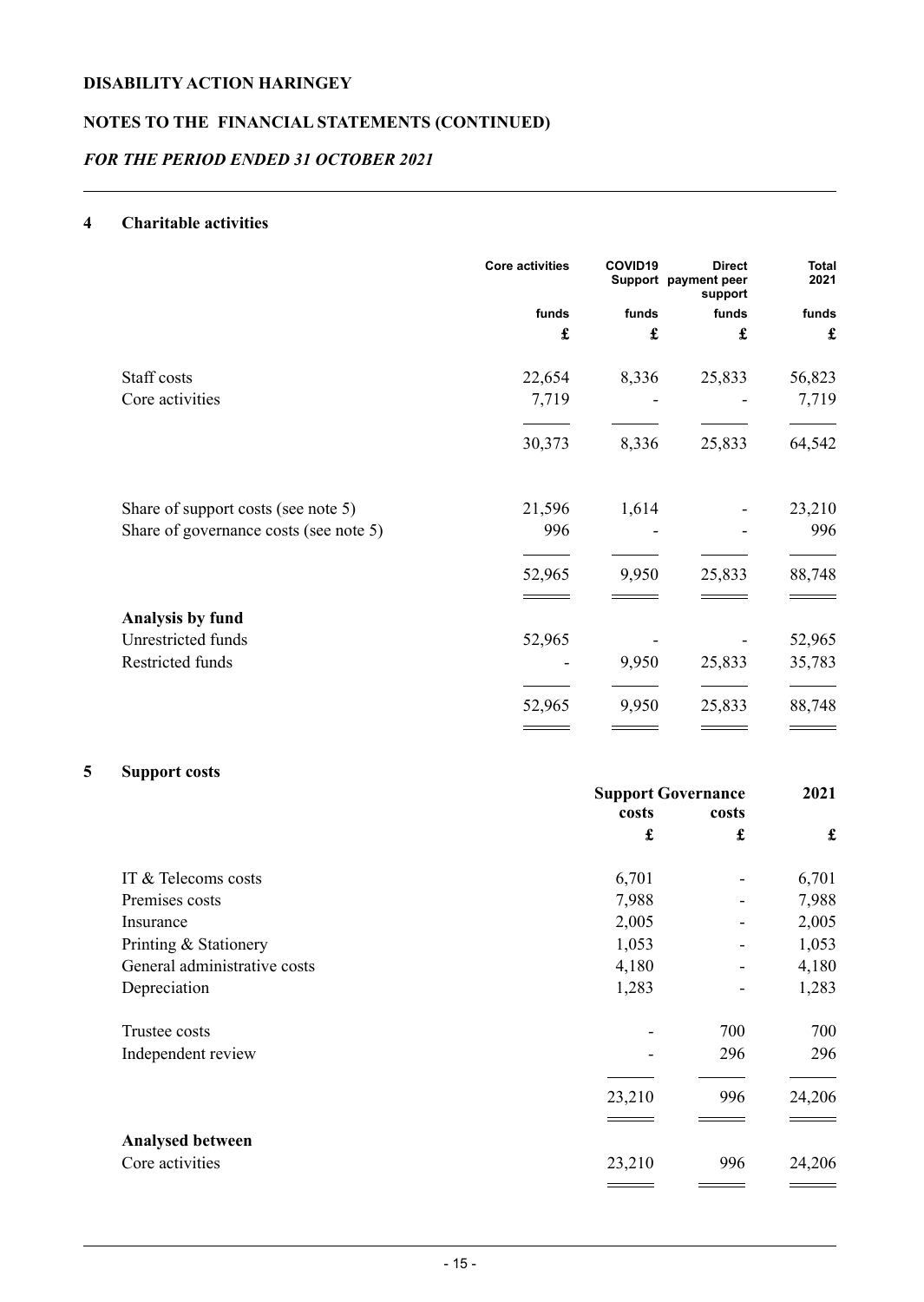## **NOTES TO THE FINANCIAL STATEMENTS (CONTINUED)**

## *FOR THE PERIOD ENDED 31 OCTOBER 2021*

## **6 Trustees**

None of the Trustees (or any persons connected with them) received any remuneration or benefits from the Charity during the period.

Expenses reimbursed to the Trustees during the period amounted to £26.

# **7 Employees**

The average monthly number of employees during the period was:

|                                           | 2021<br>Number |
|-------------------------------------------|----------------|
|                                           | 3              |
| <b>Employment costs</b>                   | 2021<br>£      |
| Wages and salaries<br>Other pension costs | 55,967<br>856  |
|                                           | 56,823         |

## **8 Tangible fixed assets**

|                                    | <b>Fixtures and fittings</b><br>£ |
|------------------------------------|-----------------------------------|
| Cost                               |                                   |
| Additions                          | 5,131                             |
| At 31 October 2021                 | 5,131                             |
| Depreciation and impairment        |                                   |
| Depreciation charged in the period | 1,283                             |
| At 31 October 2021                 | 1,283                             |
| <b>Carrying amount</b>             |                                   |
| At 31 October 2021                 | 3,848                             |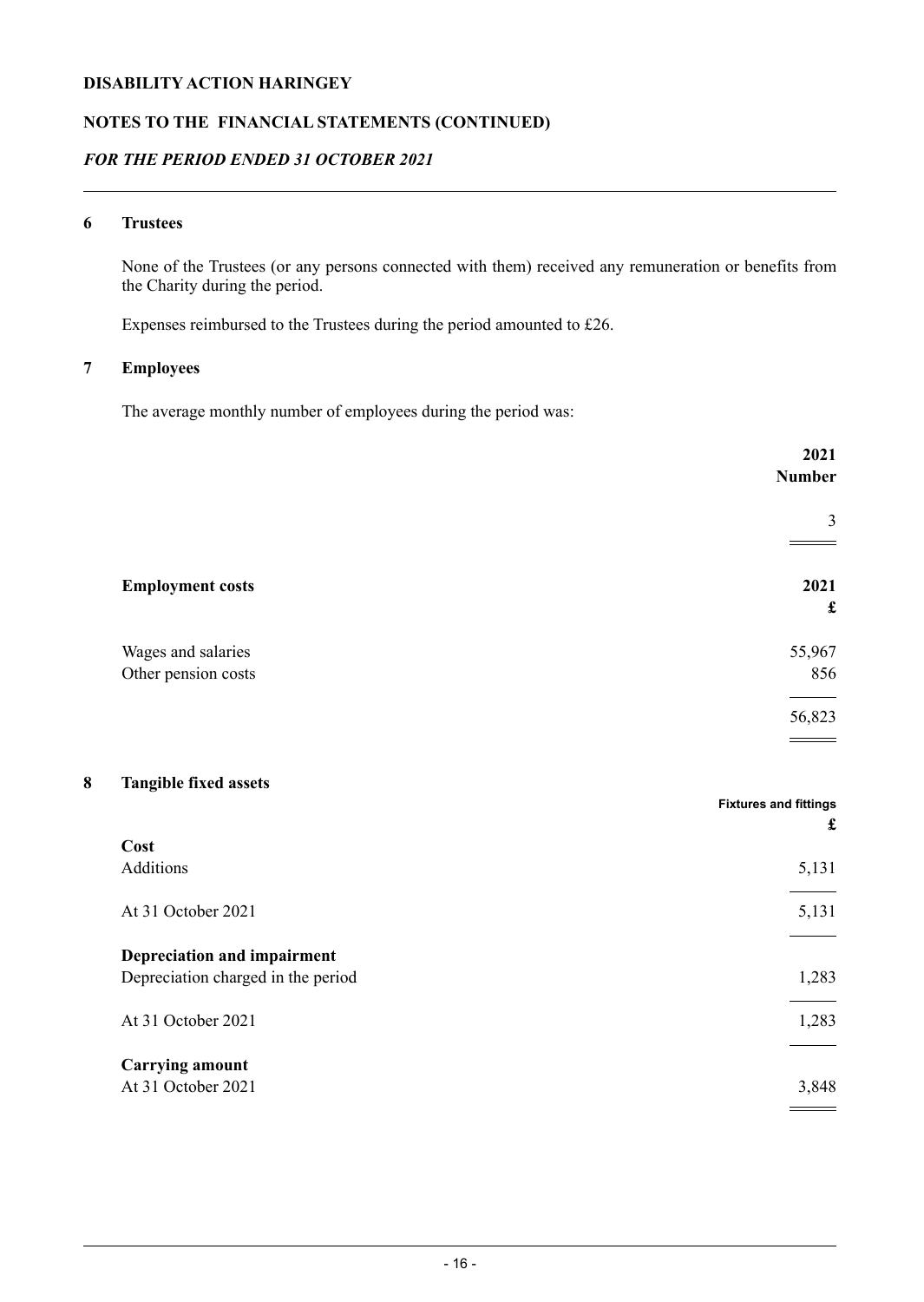## **NOTES TO THE FINANCIAL STATEMENTS (CONTINUED)**

## *FOR THE PERIOD ENDED 31 OCTOBER 2021*

| 9  | <b>Debtors</b>                                 |           |
|----|------------------------------------------------|-----------|
|    | Amounts falling due within one year:           | 2021<br>£ |
|    | Trade debtors                                  | 3,070     |
| 10 | Creditors: amounts falling due within one year |           |
|    |                                                | 2021      |
|    |                                                | £         |
|    | Other taxation and social security             | 4,527     |
|    | Trade creditors                                | 1,464     |
|    | Accruals and deferred income                   | 700       |
|    |                                                | 6,691     |
|    |                                                |           |

### **11 Restricted funds**

The income funds of the charity include restricted funds comprising the following unexpended balances of donations and grants held on trust for specific purposes:

|                              |                                         | <b>Movement in funds</b> |                              |                                         |
|------------------------------|-----------------------------------------|--------------------------|------------------------------|-----------------------------------------|
|                              | <b>Balance at</b><br>12 October<br>2020 | Incoming<br>resources    | <b>Resources</b><br>expended | <b>Balance at</b><br>31 October<br>2021 |
|                              | £                                       | £                        | £                            | £                                       |
| COVID19 Support              | ۰                                       | 9,950                    | (9,950)                      | ۰                                       |
| Direct payments peer support | ۰                                       | 38,750                   | (25, 833)                    | 12,917                                  |
|                              |                                         |                          |                              |                                         |
|                              | ۰                                       | 48,700                   | (35,783)                     | 12,917                                  |
|                              |                                         |                          |                              |                                         |

#### **COVID19 Support fund**

This fund represents funding received to support the Charity with its operating costs during the COVID19 pandemic.

# **Direct payment peer support fund**

This fund represents funding received to enable to the Charity to provide peer support to recipients of Direct Payments and to develop the personal assistant market including personal assistant recruitment and matching services.